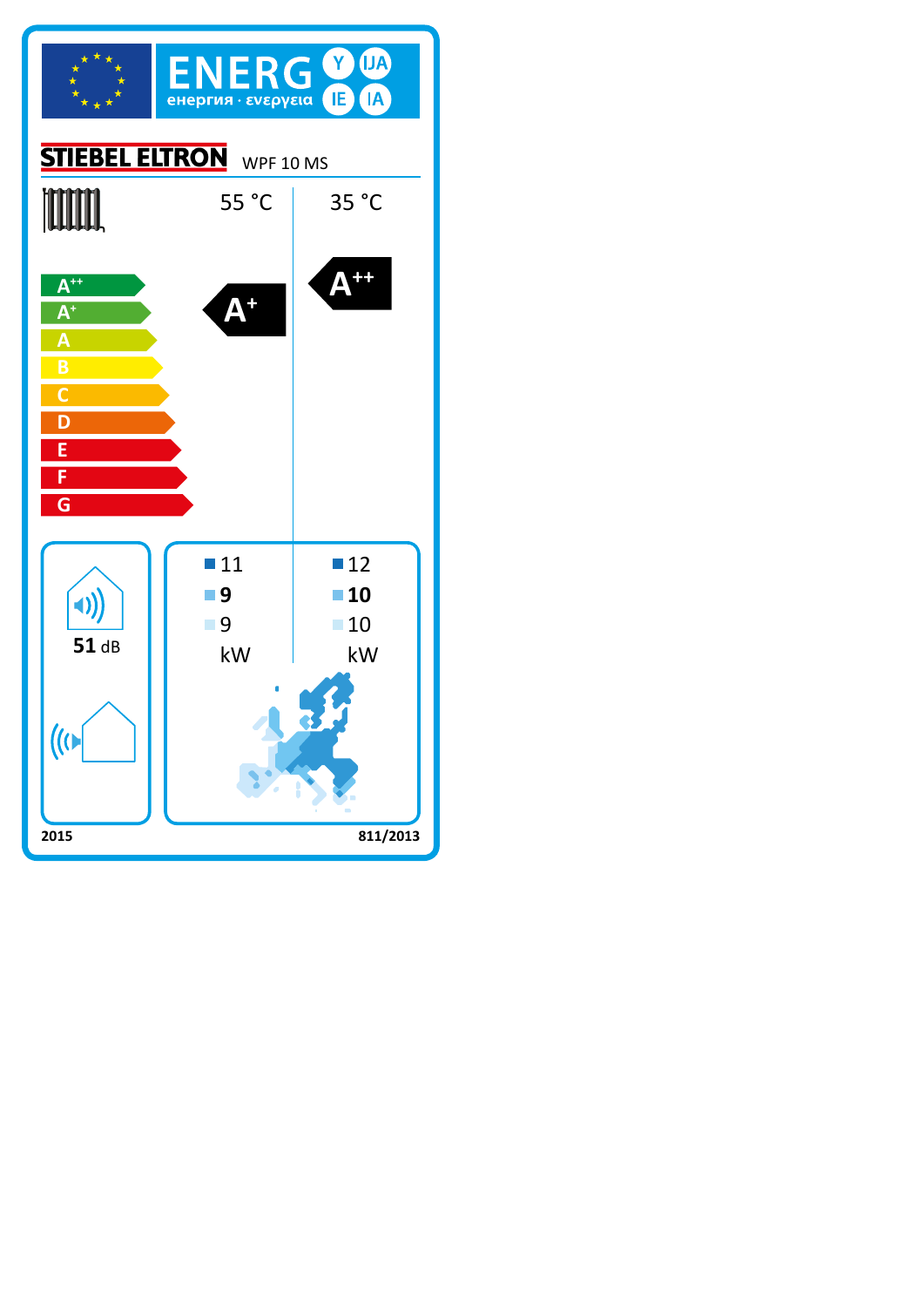## **Product datasheet: Room heater to regulation (EU) no. 811/2013**

|                                                                                                                 |       | <b>WPF 10 MS</b>      |
|-----------------------------------------------------------------------------------------------------------------|-------|-----------------------|
|                                                                                                                 |       | 222552                |
| Manufacturer                                                                                                    |       | <b>STIEBEL ELTRON</b> |
| Energy efficiency class for central heating in moderate climates for<br>medium temperature applications         |       | A+                    |
| Energy efficiency class for central heating in moderate climates for low<br>temperature applications            |       | $A_{++}$              |
| Rated heating output in moderate climates for medium temperature<br>applications                                | kW    | 9                     |
| Rated heating output in moderate climates for low temperature<br>applications                                   | kW    | 10                    |
| Energy efficiency for central heating in moderate climates for medium<br>temperature applications               | %     | 124                   |
| Energy efficiency for central heating in moderate climates for low<br>temperature applications                  | %     | 194                   |
| Energy consumption of central heating in moderate climates for medium<br>temperature applications               | kWh/a | 5719                  |
| Energy consumption for central heating under moderate climatic<br>conditions, for low temperature applications  | kWh/a | 4054                  |
| Sound power level internal                                                                                      | dB(A) | 51                    |
| Rated heating output in colder climates for medium temperature<br>applications                                  | kW    | 11                    |
| Rated heating output in colder climates for low temperature applications                                        | kW    | 12                    |
| Rated heating output in warmer climates for medium temperature<br>applications                                  | kW    | 9                     |
| Rated heating output in warmer climates for low temperature applications                                        | kW    | 10                    |
| Energy efficiency for central heating in colder climates for medium<br>temperature applications                 | $\%$  | 129                   |
| Energy efficiency for central heating in colder climates for low<br>temperature applications                    | $\%$  | 201                   |
| Energy efficiency for central heating in warmer climates for medium<br>temperature applications                 | $\%$  | 125                   |
| Energy efficiency for central heating in warmer climates for low<br>temperature applications                    | %     | 197                   |
| Energy consumption for central heating under colder climatic conditions,<br>for medium temperature applications | kWh/a | 8239                  |
| Energy consumption for central heating under colder climatic conditions,<br>for low temperature applications    | kWh/a | 5784                  |
| Energy consumption for central heating under warmer climatic conditions,<br>for medium temperature applications | kWh/a | 3663                  |
| Energy consumption for central heating under warmer climatic conditions,<br>for low temperature applications    | kWh/a | 2576                  |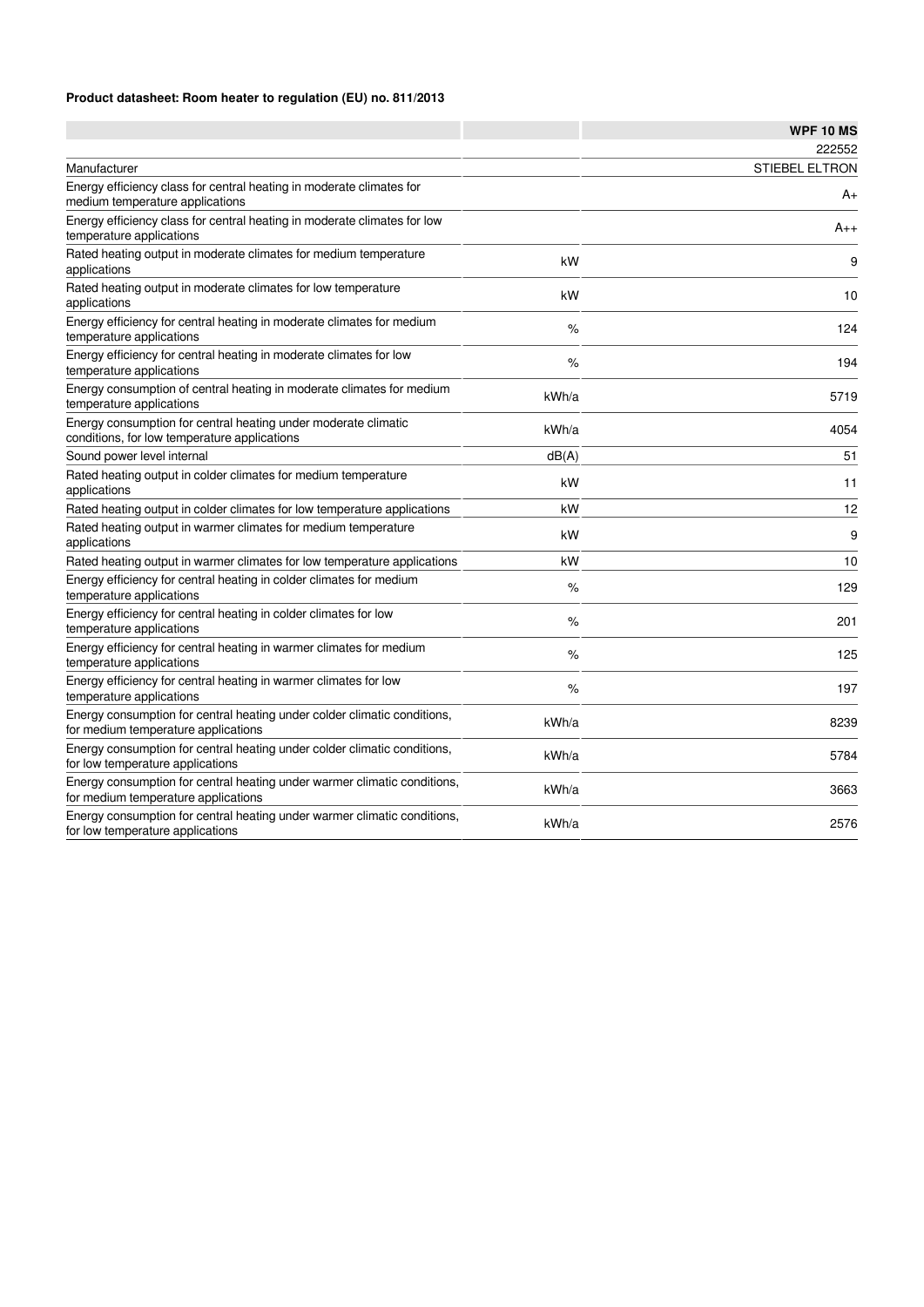



## **STIEBEL ELTRON**

WPF 10 MS

# **TOOTAL**

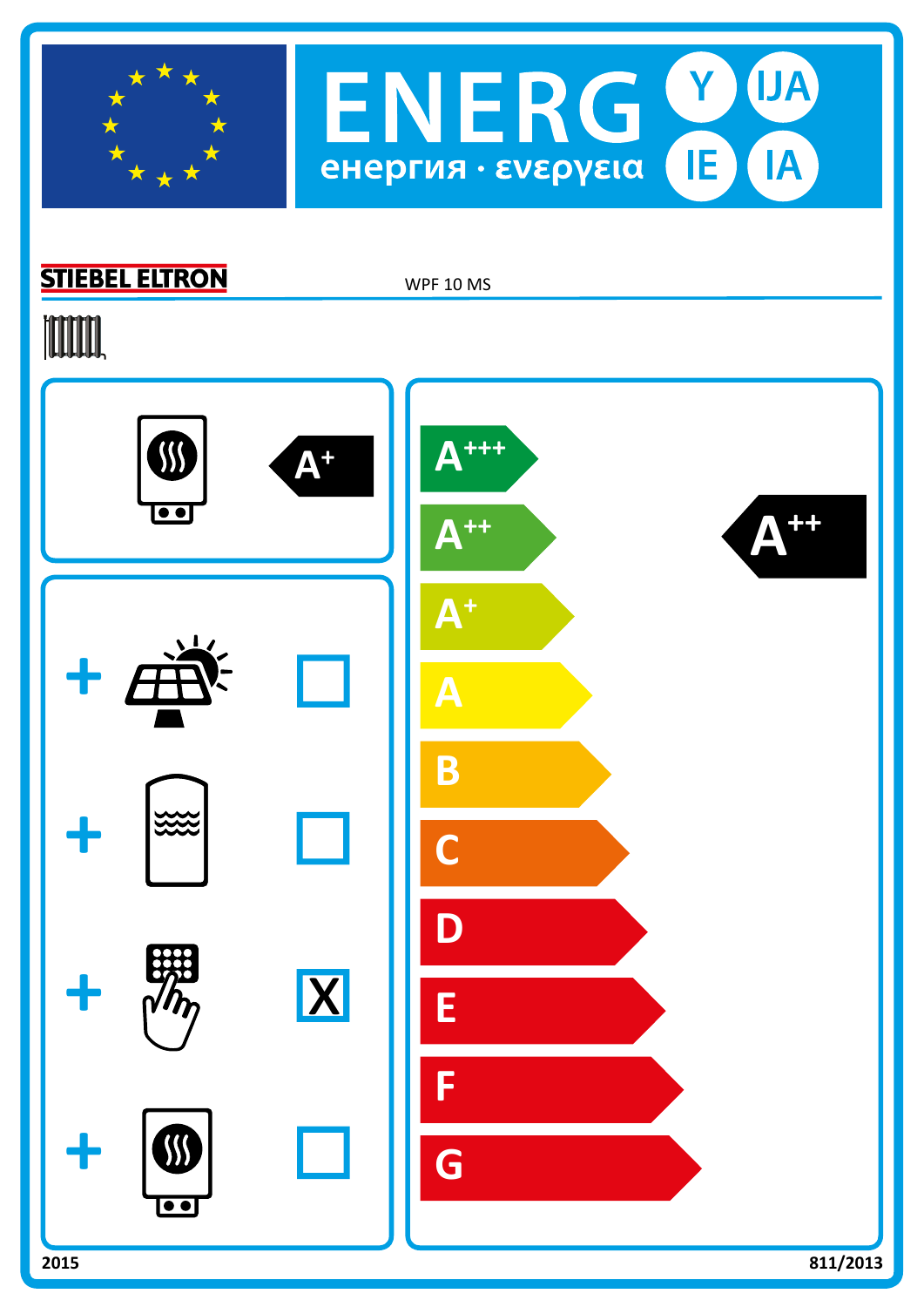## **Product datasheet: Composite system consisting of room heater and temperature controller to regulation (EU) no. 811/2013**

|                                                                                                                                              |      | <b>WPF 10 MS</b>      |
|----------------------------------------------------------------------------------------------------------------------------------------------|------|-----------------------|
|                                                                                                                                              |      | 222552                |
| Manufacturer                                                                                                                                 |      | <b>STIEBEL ELTRON</b> |
| Energy efficiency for central heating in moderate climates for medium<br>temperature applications                                            | $\%$ | 124                   |
| Temperature controller class                                                                                                                 |      | VII                   |
| Contribution of temperature controller to room heating energy efficiency                                                                     | $\%$ | 3,5                   |
| Room heating energy efficiency of composite system under moderate<br>climatic conditions                                                     | $\%$ | 128                   |
| Room heating energy efficiency of composite system under colder<br>climatic conditions                                                       | $\%$ | 133                   |
| Room heating energy efficiency of composite system under warmer<br>climatic conditions                                                       | $\%$ | 129                   |
| Value of differential between room heating energy efficiency under<br>moderate climatic conditions and that under colder climatic conditions | $\%$ | 5                     |
| Value of differential between room heating energy efficiency under<br>warmer climatic conditions and that under moderate climatic conditions | $\%$ |                       |
| Energy efficiency class for central heating in moderate climates for<br>medium temperature applications                                      |      | $A_{+}$               |
| Room heating energy efficiency class of composite system under<br>moderate climatic conditions                                               |      | $A_{++}$              |